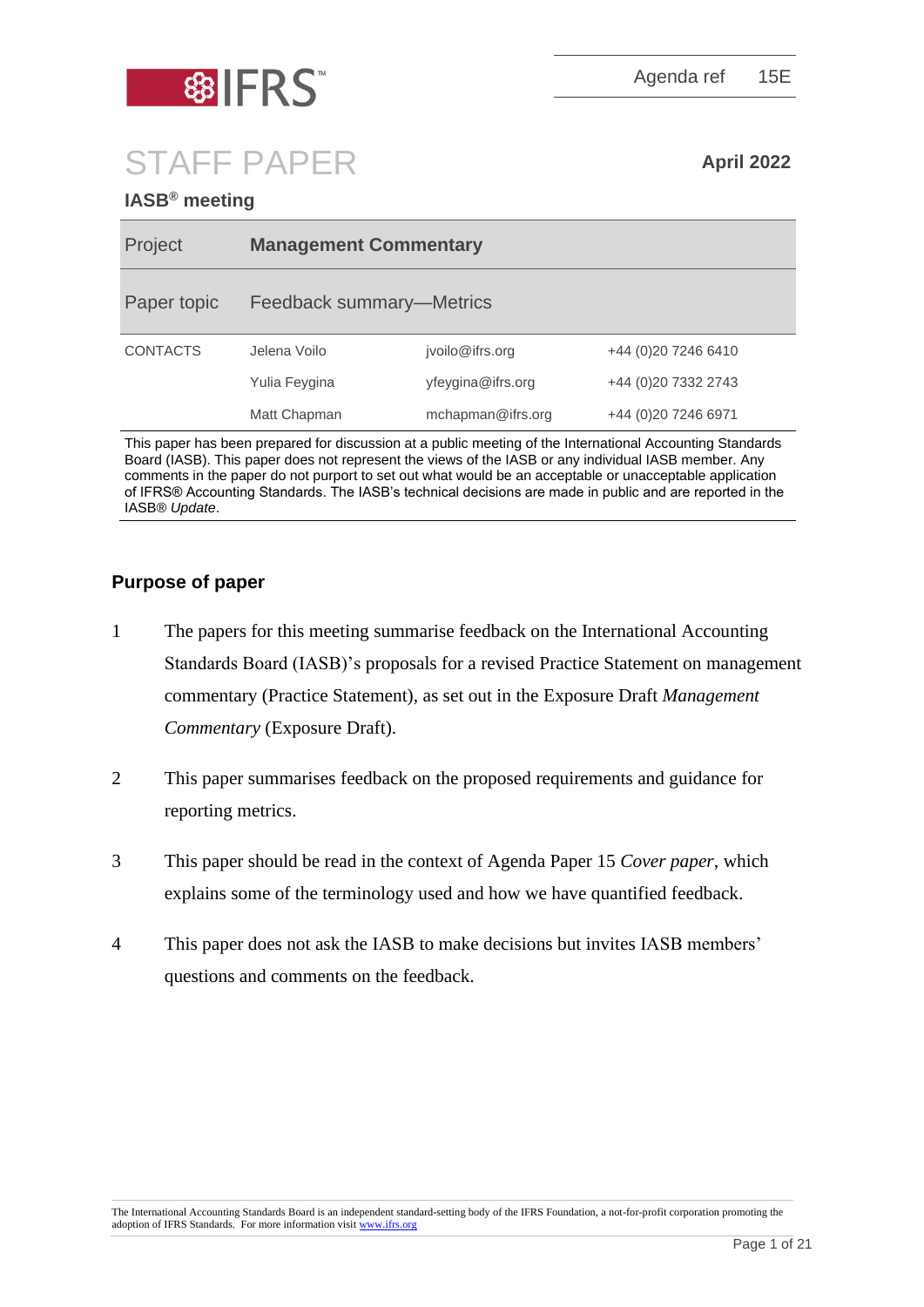## **Structure of paper**

- 5 This paper includes:
	- (a) a recap of the Exposure Draft proposals (paragraphs [6](#page-1-0)[–12\)](#page-2-0);
	- (b) an overview of the key messages in the feedback (paragraph [13\)](#page-3-0);
	- (c) summaries of the feedback on:
		- (i) the proposals on metrics taken as a whole (paragraphs  $14-16$ );
		- (ii) approach to selecting metrics (paragraphs [17–](#page-4-2)[30\)](#page-9-0);
		- (iii) requirements that apply to all metrics (paragraphs [31](#page-9-1)[–41\)](#page-13-0);
		- (iv) requirements that apply to particular metrics (paragraphs [42](#page-14-0)[–55\)](#page-19-0); and
		- (v) terminology (paragraph [56\)](#page-19-1).

## **Exposure Draft proposals**

- <span id="page-1-0"></span>6 In its Management Commentary project the IASB is seeking to address shortcomings in current reporting practice. Some of the shortcomings identified by the IASB were also cited in relation to metrics, including:
	- (a) lack of entity-specific information;
	- (b) information being incomplete or unbalanced;
	- (c) information being difficult to compare with information for previous periods or with information provided by other entities; and
	- (d) information being difficult to reconcile with the entity's financial statements.

### *Selecting metrics for inclusion in management commentary*

7 The Exposure Draft defined metrics as measures used to monitor quantitative or qualitative aspects of an entity's financial or non-financial performance and position.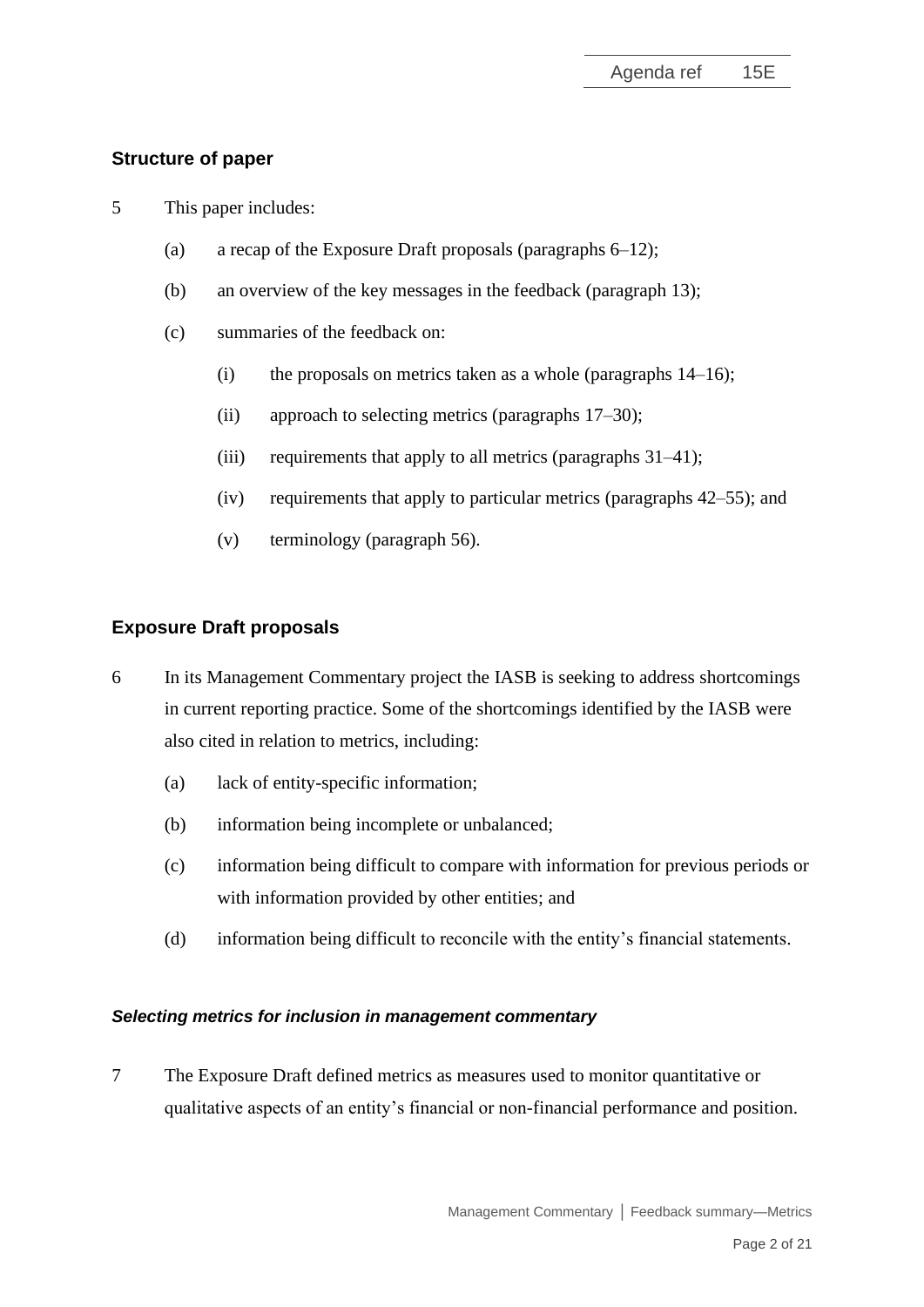- 8 The Exposure Draft did not propose to specify a list of metrics that an entity would be required to provide in management commentary because metrics that are specific to an entity and reflect the industry in which it operates, and the entity's other circumstances, are likely to be more useful to investors. Instead of providing a list of required metrics, the Exposure Draft provided requirements and guidance on how to select and report entity-specific metrics.
- 9 Specifically, paragraph 14.3 of the Exposure Draft explained that material information is likely to include metrics derived from metrics an entity's management uses to monitor key matters and to measure progress in managing those key matters. Furthermore, for each area of content, the Exposure Draft provided examples of metrics that might be used to monitor key matters and progress in managing them.
- 10 The IASB's proposals would also allow management to use detailed topic-specific or industry-specific requirements or guidelines issued by other bodies to identify metrics that might be material to investors.

### *Requirements for reporting metrics in management commentary*

- 11 The proposed requirements that would apply to all metrics reported in management commentary were based on attributes of useful information—clarity and accuracy, comparability and coherence.
- <span id="page-2-0"></span>12 The proposals also included specific requirements for:
	- (a) metrics derived by adjusting measures presented or disclosed in the entity's financial statements (metrics based on adjusted financial statements measures) (see paragraph [42\)](#page-14-0);
	- (b) metrics that play a role in determining management compensation (see paragraph [47\)](#page-16-0); and
	- (c) forecasts and targets (see paragraph [49\)](#page-16-1).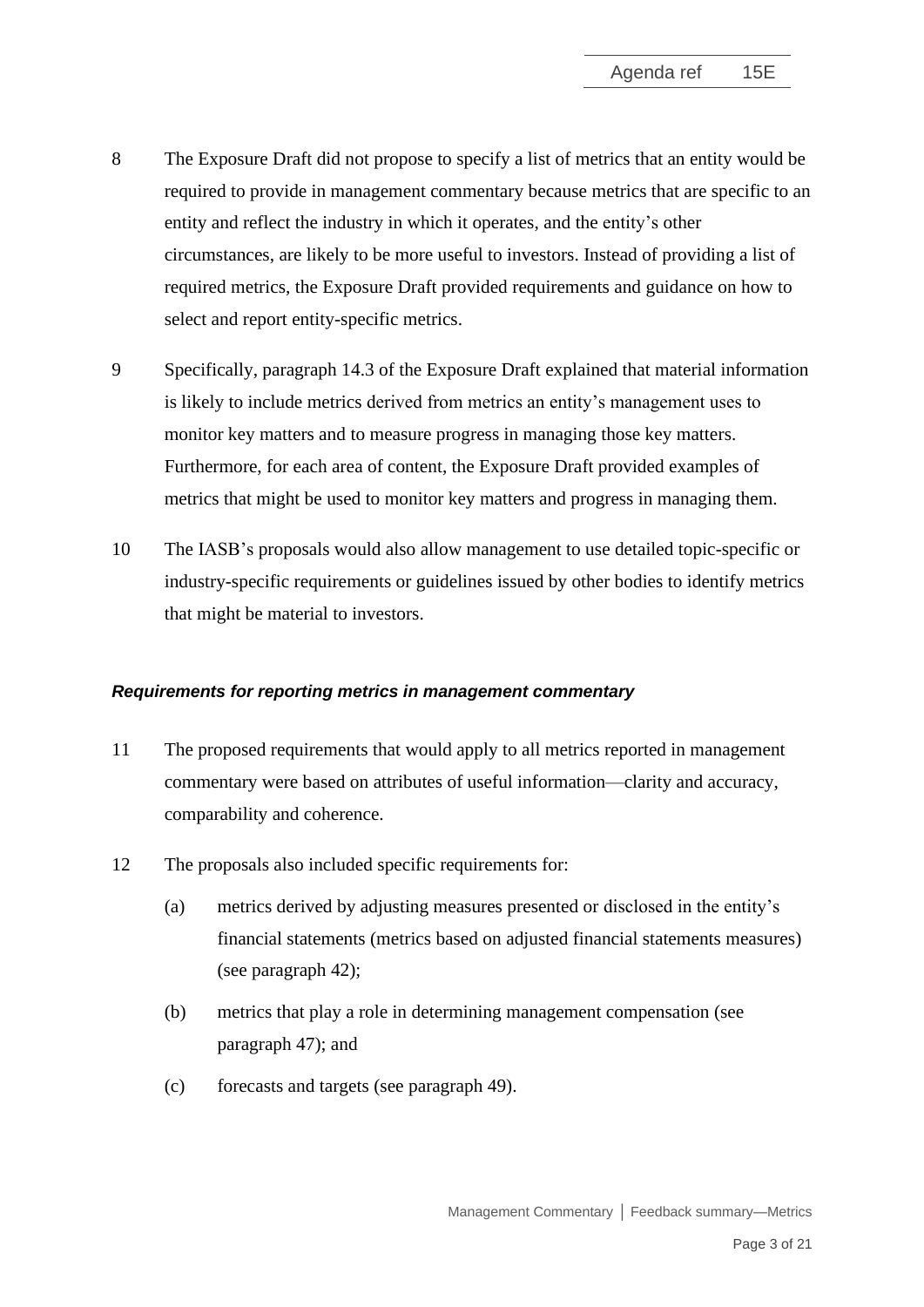### **Key messages in feedback**

- <span id="page-3-0"></span>13 Almost all respondents commenting on metrics, including all investors, broadly supported the proposals, either expressing unqualified agreement or suggesting some refinements. Many of them provided comments on one or more specific aspects of the proposals:
	- (a) almost all respondents commenting on the proposed approach to selecting metrics supported the non-prescriptive approach. Those respondents including all investors commenting on the approach—agreed that metrics that are specific to an entity and reflect the industry in which it operates, and the entity's other circumstances, are likely to be more useful to investors. A few respondents suggested that even stronger emphasis should be given to management's perspective in selecting metrics, with some of them advocating for management's perspective as the main principle for selecting metrics for management commentary.
	- (b) a few respondents commented on linking the requirements for all metrics reported in management commentary to particular attributes of useful information and many of them agreed with the attributes the IASB chose as the basis for those requirements.
	- (c) many investors emphasised that the usefulness of metrics is further enhanced if the metrics are comparable both between periods for the same entity and between similar entities. However, a few respondents disagreed with the proposed requirements that were intended to help investors compare metrics included in management commentary with metrics reported by other entities.
	- (d) some respondents suggested refinements to the proposed requirements that would apply to all metrics or to the specific requirements that would apply to metrics based on adjusted financial statements measures or to metrics that play a role in determining management compensation.
	- (e) respondents commenting on the proposed requirements for forecasts and targets broadly agreed with those proposals, including the proposed approach of not requiring inclusion of forecasts and targets in management commentary unless an entity previously published a forecast or target for the reporting period.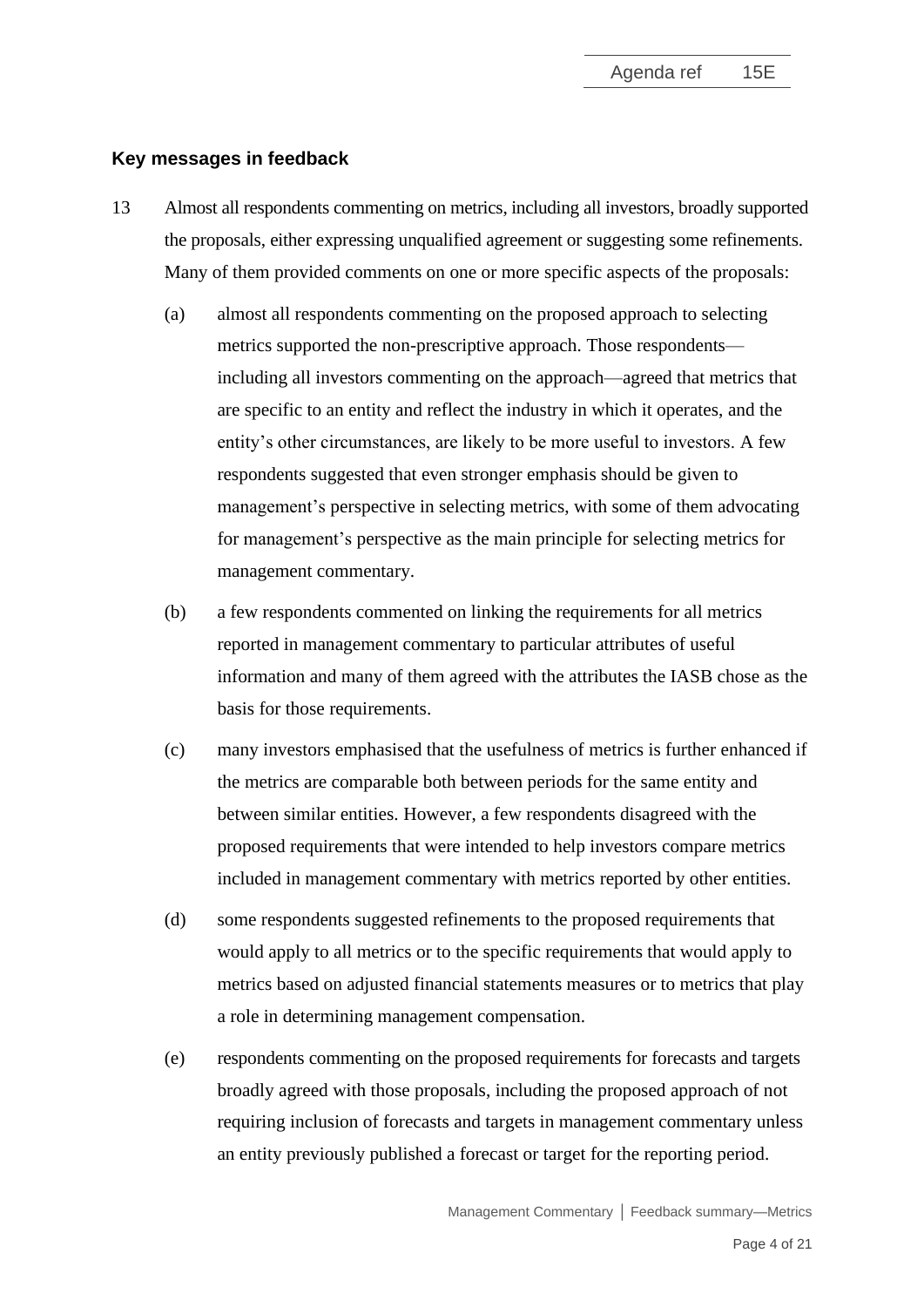#### **The proposals on metrics taken as a whole**

- <span id="page-4-0"></span>14 The Exposure Draft included a general question asking respondents whether they agreed with the proposed requirements and guidance that would apply to selecting and reporting metrics in management commentary.
- 15 Most respondents commented on the question. Many investors emphasised the importance of metrics in making management commentary focused and concise and stated that metrics (for example, staff turnover or number of workplace accidents) often provide more useful information than generic narrative statements.
- <span id="page-4-1"></span>16 Almost all respondents commenting, including all investors, broadly supported the proposals for metrics, either expressing unqualified agreement or suggesting some refinements. Some of them expressed a view that the proposed requirements and guidance would address the shortcomings in practice related to metrics:

Yes, we agree with the proposals. The proposed guidance address all the key issues relating to the selection and use of metrics. *CL28 UK Shareholders' Association and ShareSoc*

### **Approach to selecting metrics**

#### *Broad support*

- <span id="page-4-2"></span>17 Almost all respondents commenting on the proposed approach to selecting metrics agreed that the IASB should not specify a list of metrics that should be included in management commentary. Those respondents—including all investors commenting on the approach—agreed that metrics that are specific to an entity and reflect the industry in which it operates, and the entity's other circumstances, are likely to be more useful to investors and creditors.
- 18 A few respondents commented that the non-prescriptive approach is suitable for the Practice Statement because in their view it would be for the International Sustainability Standards Board (ISSB) to provide more detailed guidance on metrics,

Management Commentary **│** Feedback summary—Metrics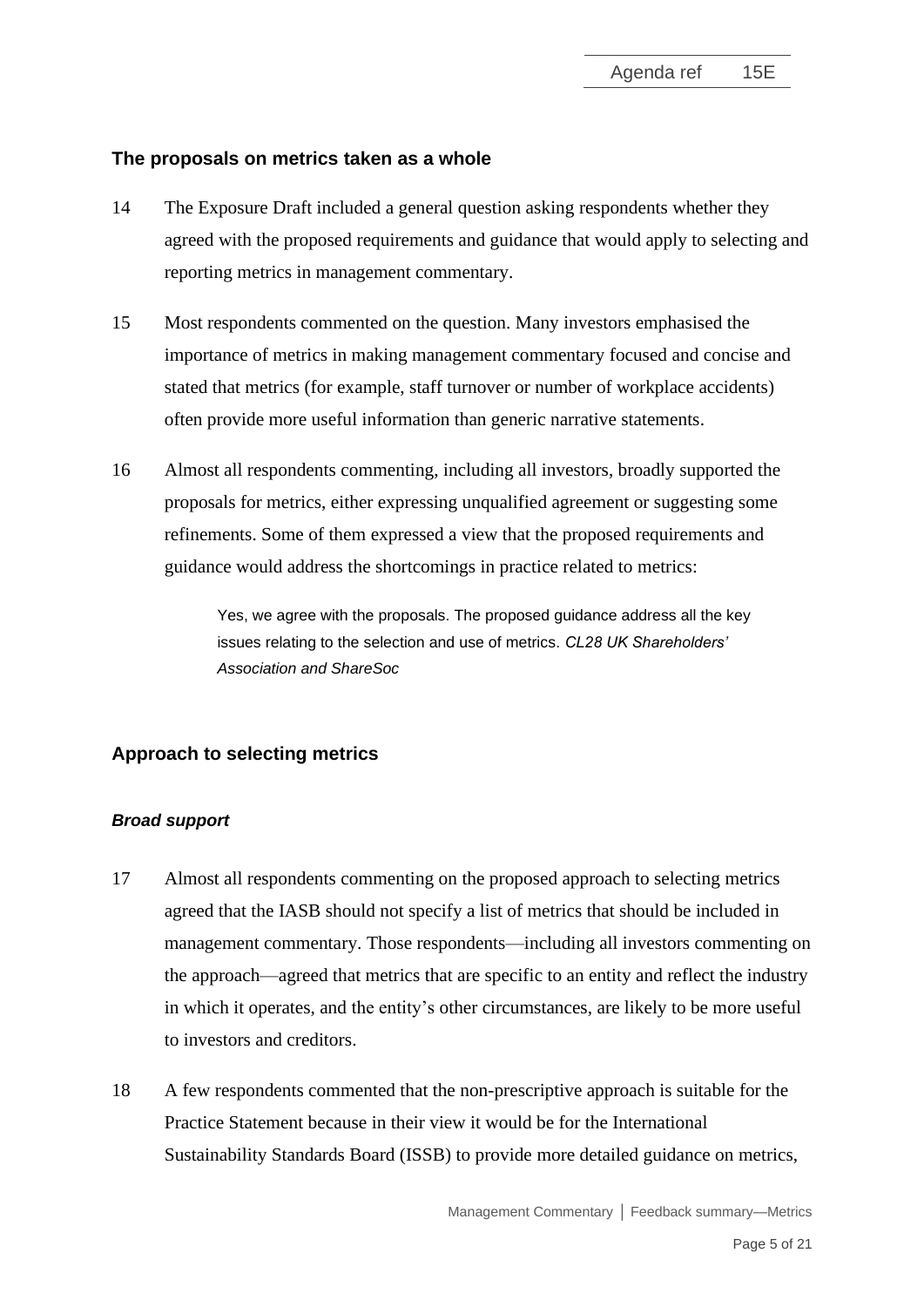in particular those related to environmental, social and governance (ESG) matters, or to prescribe specific metrics that entities need to provide. One of those respondents emphasised that the IASB and the ISSB should ensure consistency between their guidance on metrics.

Accountancy Europe agrees that the Practice Statement should not list out specific metrics as it is a high-level Practice Statement that may ultimately become the framework for connected reporting. Metrics could be prescribed in sustainability reporting standards instead. *CL14 Accountancy Europe*

- 19 A few respondents explicitly supported the proposal to allow management to use detailed topic-specific or industry-specific requirements or guidelines issued by other bodies to identify metrics that might be material.
- 20 A few respondents asked for more guidance related to selecting metrics:
	- (a) two respondents suggested including more examples of metrics or types of metrics that could be included in management commentary.

While there can't be a list of metrics that is universally applicable, a more detailed typology and examples could be possible. Any such discussion should acknowledge the wealth of scientific, economic and other evidence that already exists. *CL46 Economics For The Environment Consultancy*

(b) a consulting firm specialising in intangible assets suggested highlighting the need for metrics related to the value of the internally generated intangible assets.

> The gap in true intangible asset value and what is disclosed is due to financial reporting rules which dictate that, for the majority of intangible asset classes, intangible value can only be disclosed when it has been gained via acquisition. Therefore, we suggest to include a metric related to the valuation of the intangible assets generated internally to address a knowledge gap which undermines investor confidence in the markets. We would suggest that independent experts are best placed to assist management in these valuations. *CL66 Brand Finance*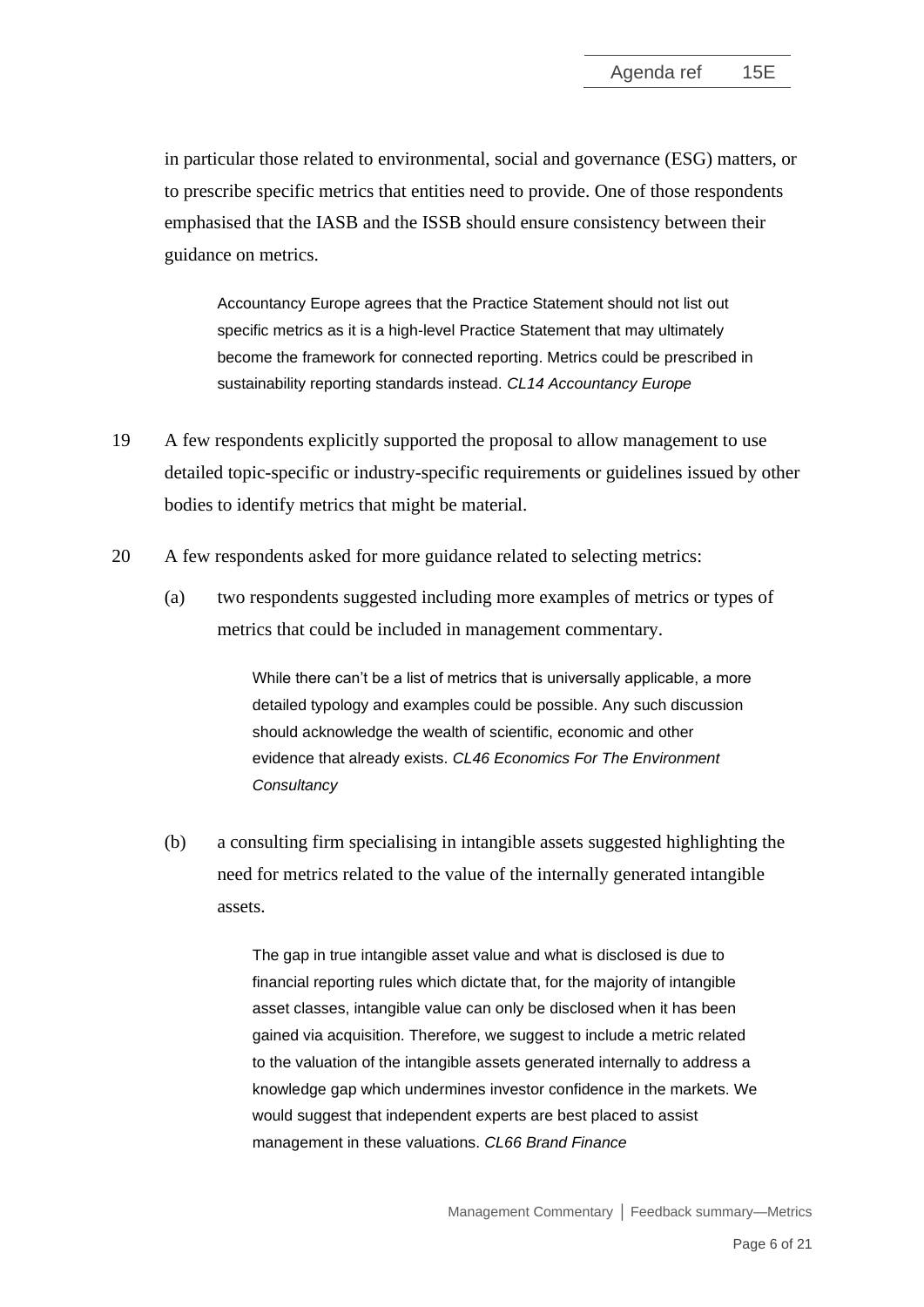- (c) a few respondents suggested including guidance on procedures that management could follow in selecting entity-specific metrics for inclusion in management commentary.
- 21 However, a respondent representing a group of Latin American standard-setting bodies, while broadly supporting the proposals, reported a view of one of its members that the Practice Statement should prescribe metrics to be included in management commentary rather than leave their selection to management.

#### *Metrics used by management*

22 Some respondents commented on the statement in the Exposure Draft that material information in management commentary is likely to include metrics derived from metrics that management uses to monitor key matters and to measure progress in managing those matters. These respondents agreed with that statement:

> There was general agreement with the characteristics of the metrics and that these should be the ones that management uses to monitor the business. Some of these metrics are already being disclosed as management performance measures. There would be no need to prescribe other metrics. *CL23 Consejo Mexicano de Normas de Informacion Financiera*

- 23 Many investors commenting on the statement further stated that reporting metrics used by management provides insight into the quality of management's stewardship.
- <span id="page-6-0"></span>24 A few respondents suggested that the emphasis on metrics used by management should be strengthened. Their suggestions included:
	- (a) setting an expectation or even introducing a requirement for reporting metrics used by management. A few respondents suggested placing particular emphasis on metrics approved by the entity's board and used to determine management compensation and to monitor performance and impacts:

We support the guidance and requirements on metrics. We would like to propose an additional requirement, that management disclose the metrics most frequently reported to management and discussed in management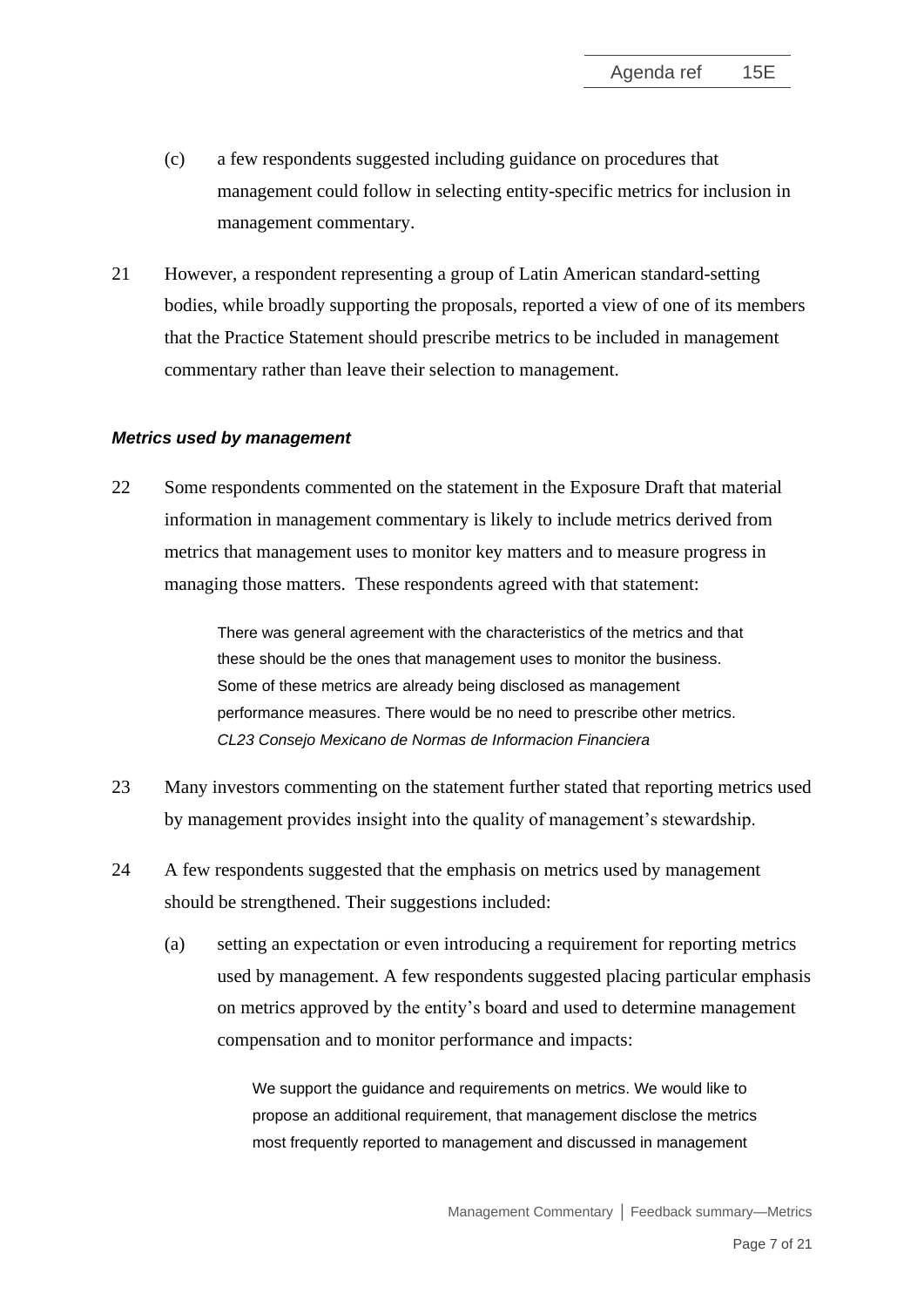fora. The frequency with which those metrics are reported and the reason why any metrics are introduced or no longer regularly reported over the period should also be disclosed.

Although paragraph 14.3 notes that metrics 'could be derived from metrics that management uses to monitor key matters' we think this should be strengthened. If management are regularly using particular metrics, this gives an important insight into what they consider is important, what they regularly track and what informs their stewardship. If the metrics address material matters they may be disclosed anyway, and if they do not relate to material matters, there is a legitimate question as why management is focussed on these metrics with such scrutiny and regularity. As the adage goes, what gets measured, gets managed, and in our view this disclosure would provide an important insight for investors and creditors. It would also be straightforward to verify. *CL10 UK Financial Reporting Council*

(b) reframing requirements and guidance on metrics so that management's perspective is described as the main principle in selecting metrics for inclusion in management commentary. Almost all of the respondents who made this suggestion disagreed with the proposed requirements that were intended to help investors compare metrics included in an entity's management commentary with metrics reported by other entities (see paragraphs [39–](#page-12-0)[40\)](#page-13-1):

> As indicated in our reply to Question 11, the [Stakeholder Reporting Committee(SRC)] suggests adding 'management's view' as a fundamental reporting principle in the preparation of management commentary. Explicitly including this principle would also help preparers define the metrics to be disclosed. Indeed, the management would rely on the KPIs that are internally used to manage the business and/or that are reported regularly to the Board. The SRC also believes that it would be important to clarify that an entity is not required to calculate and disclose metrics that are not used internally. On the contrary, metrics that are used internally should be disclosed externally (possibly by aggregating some measures for competitive reasons). *CL45 European Accounting Association*

25 In contrast, one investor stated that particular aggregated metrics may not be used by management, but could still provide useful information to investors.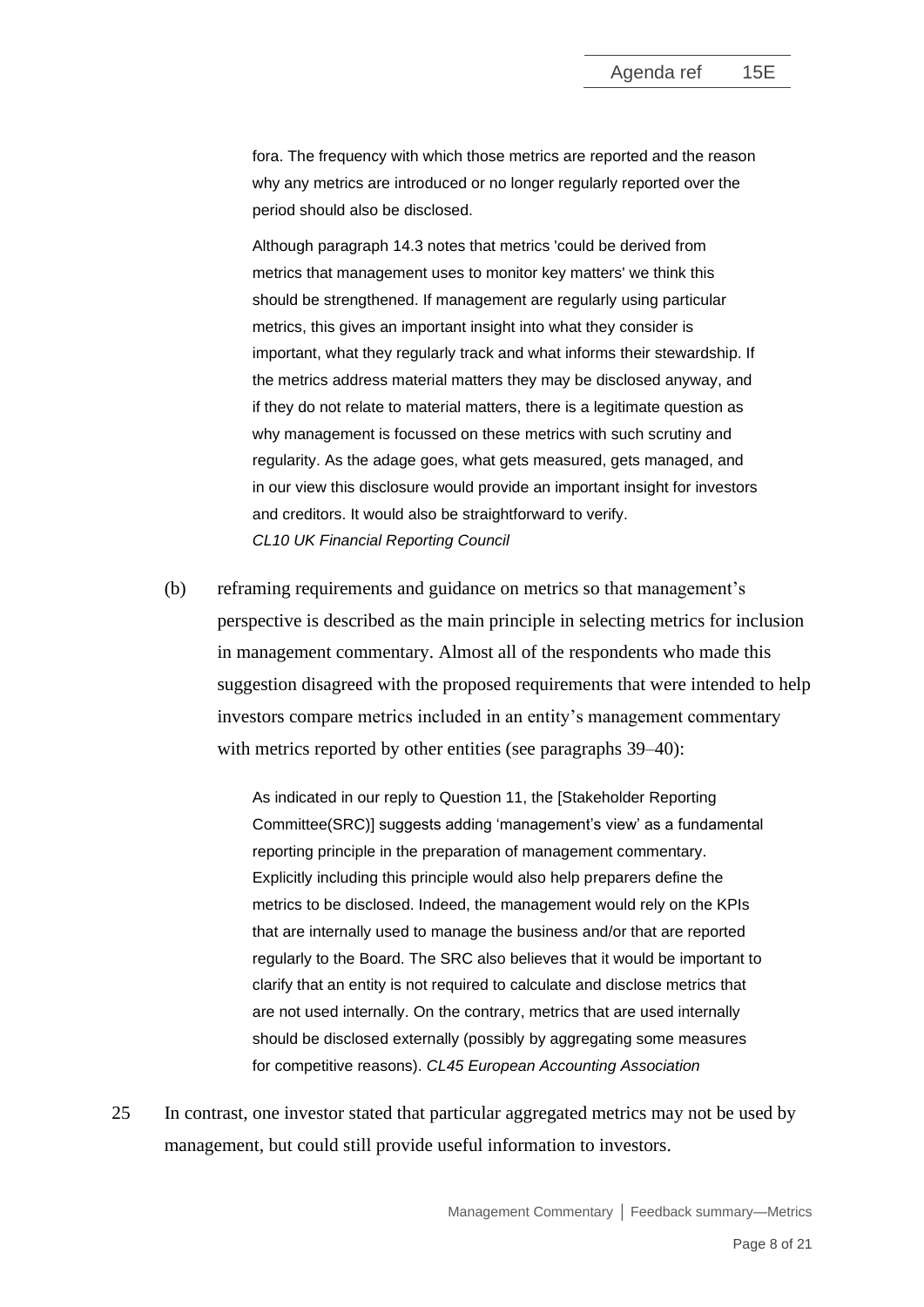#### *Scope of metrics in management commentary*

26 A few respondents commented on the scope of metrics that should be included in management commentary. Many of them explicitly supported the proposed scope:

> In particular, we strongly support the broad scope the IASB defines for the notion 'metrics' in paragraph 14.1 of the Exposure Draft. Our reasoning is based on the discussion around the IASB project Primary Financial Statements that revealed the widely shared concern on the too narrow scope of the term 'key performance indicator'. *CL39 Accounting Standards Committee of Germany*

- 27 However, a few respondents commenting questioned the scope of metrics related to non-financial performance and non-financial position that need to be included in management commentary.
- 28 In particular, some of them cautioned the IASB against setting a broad scope for such metrics or asked the IASB to clearly state that such metrics should only be included in management commentary if they are needed to explain the entity's financial performance and financial position for the reporting period.
- 29 In contrast, some other respondents commenting on the scope questioned narrowing the scope of metrics to be included in management commentary to those needed to explain the entity's financial performance and financial position for the reporting period. For example, one respondent suggested that metrics related to non-financial performance or non-financial position may need to be included in management commentary to provide insight into factors that could affect the entity's ability to create value in the future. Another respondent suggested field testing the proposals before determining the scope of metrics related to the entity's non-financial performance and non-financial position:

Our concern is whether the IASB should only be focusing on the scope of nonfinancial information and non-financial metrics presented in management commentary to those needed to explain the entity's financial position and financial performance, or whether the scope should be expanded. Before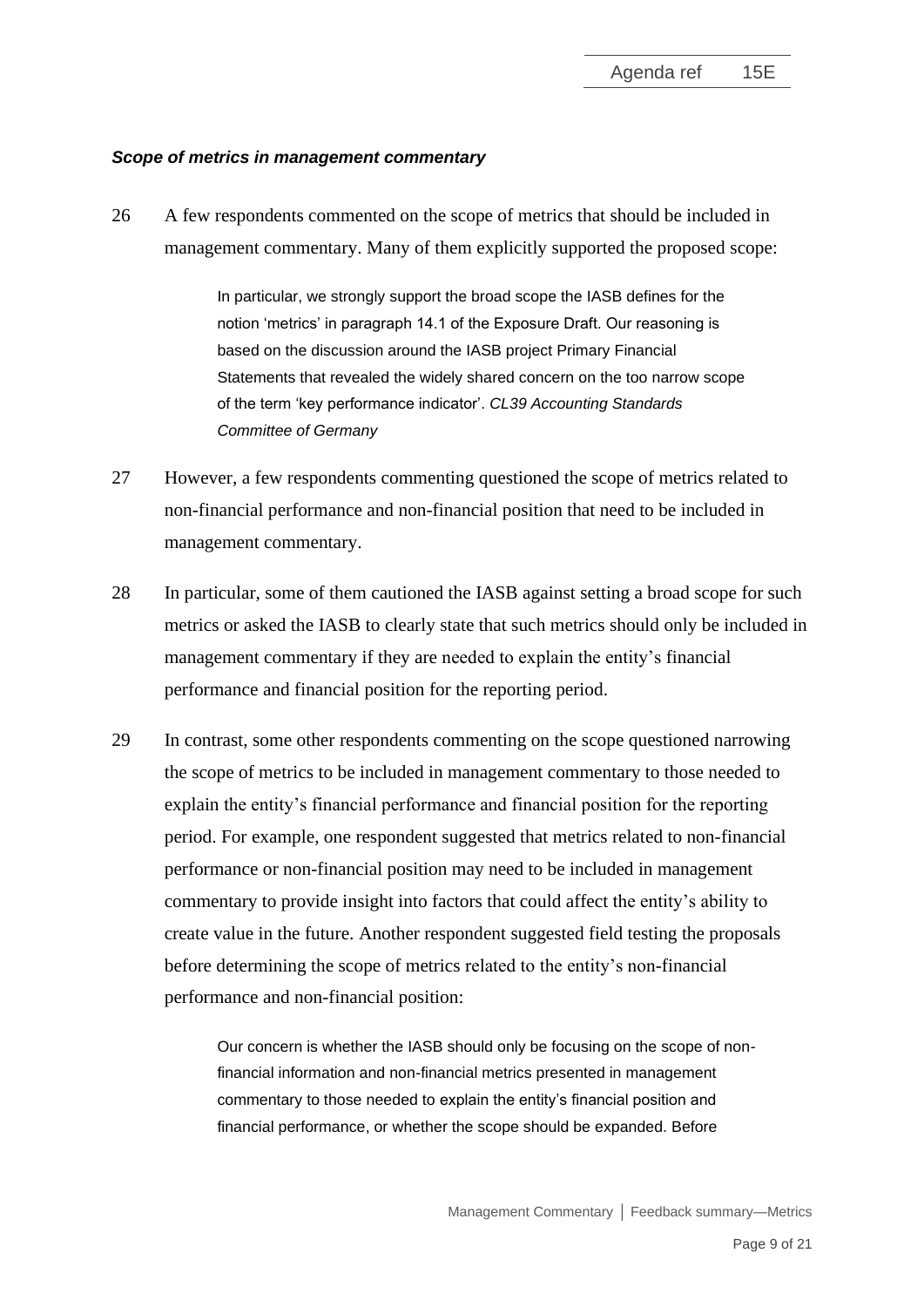making a final decision on this we would like field tests to be undertaken to evaluate this is best way to address this matter. *CL59 Grant Thornton*

<span id="page-9-0"></span>30 Two respondents asked the IASB to clarify the interaction between metrics, material information and key matters.

### **Requirements that apply to all metrics**

#### *Attributes of useful information as the basis for requirements on reporting metrics*

<span id="page-9-1"></span>31 A few respondents commented on using particular attributes of useful information as the basis for the proposed requirements that would apply to all metrics reported in management commentary. Many of those respondents, including all investors commenting on these proposals, agreed with the attributes the IASB used as the basis for the proposed requirements and expressed a view that the proposed requirements would make information more useful to investors:

> We agree with the proposed requirements that would apply to metrics included in management commentary. The proposed metrics are a medium for conveying the commentary required in each of the six components. These requirements are relevant and broad and envelops attributes that would make the metric to be useful to investors and creditors. *CL73 Institute of Chartered Accountants of Nigeria*

[...] Therefore, the guidance on metrics to be included in the management commentary should be principle-based rather than a check-list. Attributes of the metrics identified in the Practice Statement, i.e. clarity and accuracy, comparability and coherence, are all agreeable to the users of financial statements. *CL81 Corporate Reporting Users Forum*

32 A few respondents commented on whether the proposed non-prescriptive approach to reporting metrics would be operational: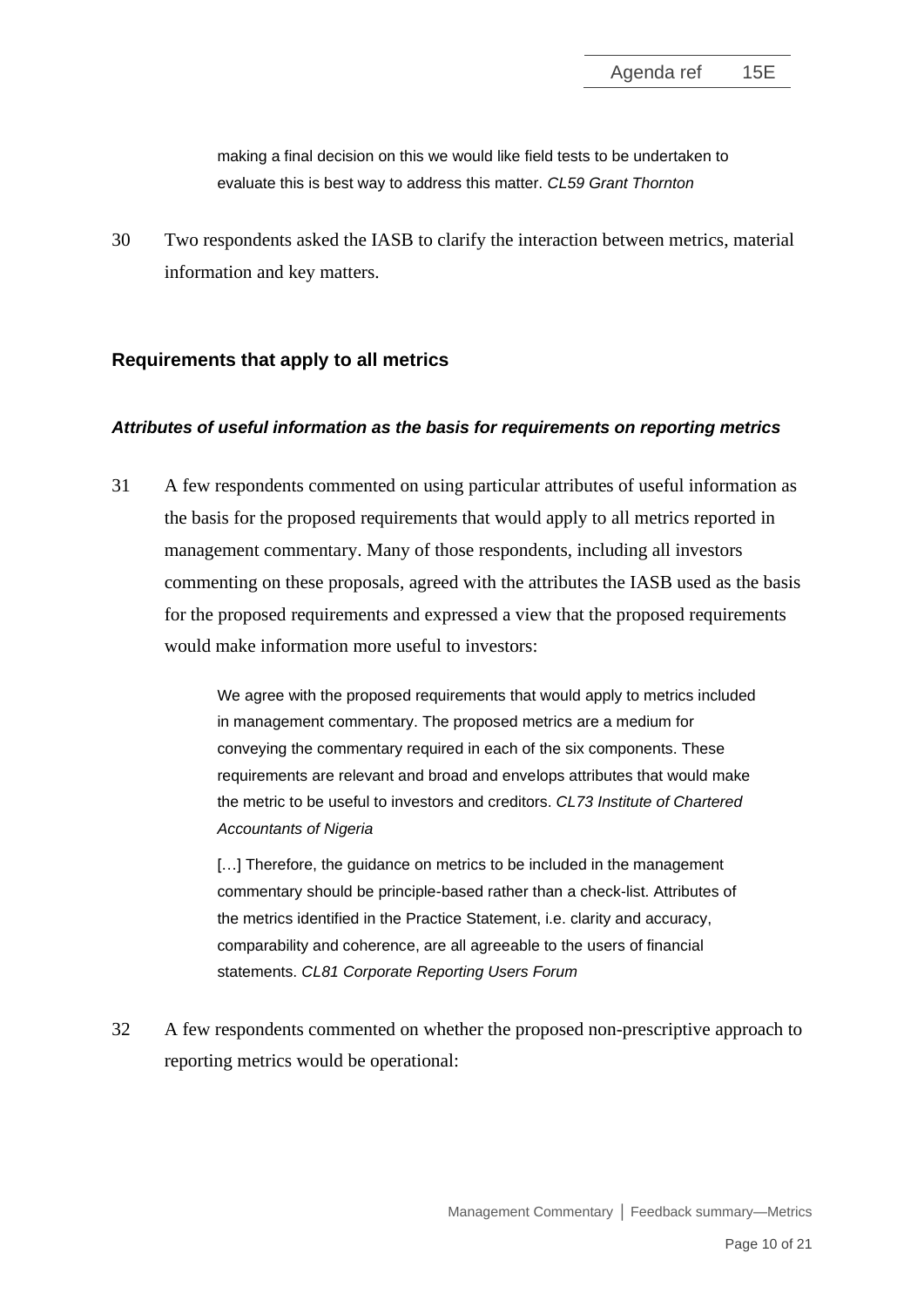- (a) of preparers who commented, one expressed a view that the proposed requirements are practical and another did not express any concerns other than about the proposed requirements intended to facilitate comparisons of metrics between entities (see paragraph [39\)](#page-12-0).
- (b) a standard-setter suggested that the effectiveness of the proposed approach might be limited for metrics related to non-financial performance and nonfinancial position:

EFRAG has no major objections to the proposed principles relating to the metrics (clarity and accuracy, coherence, comparability). However, EFRAG considers that there may be limitations in the effective practical application of such principles to non-financial information (e.g., customer satisfaction scores, operational metrics) in the absence of explicit standards or regulations governing such information. For instance, the notions of 'accuracy', consistency or 'comparability' are not absolute concepts, and implies that there is a common framework to depict and 'measure' the related metrics against. *CL79 European Financial Reporting Advisory Group*

- 33 Two respondents suggested extending the proposed requirements to reflect other attributes of useful information. They suggested:
	- (a) adding requirements relating to completeness of information about metrics reported in management commentary:

It appears that 'completeness' is not specifically referred to in Chapter 14. We recommend that the proposals in Chapter 14 either cross-refer to the Board's guidance on completeness in Chapter 13 or that a separate section on the completeness of an entity's metrics is included within Chapter 14. *CL21 KPMG*

(b) requiring metrics reported in management commentary to possess all attributes listed in Chapter 13 *Completeness, balance, accuracy and other attributes* instead of focusing on clarity, accuracy, comparability and coherence.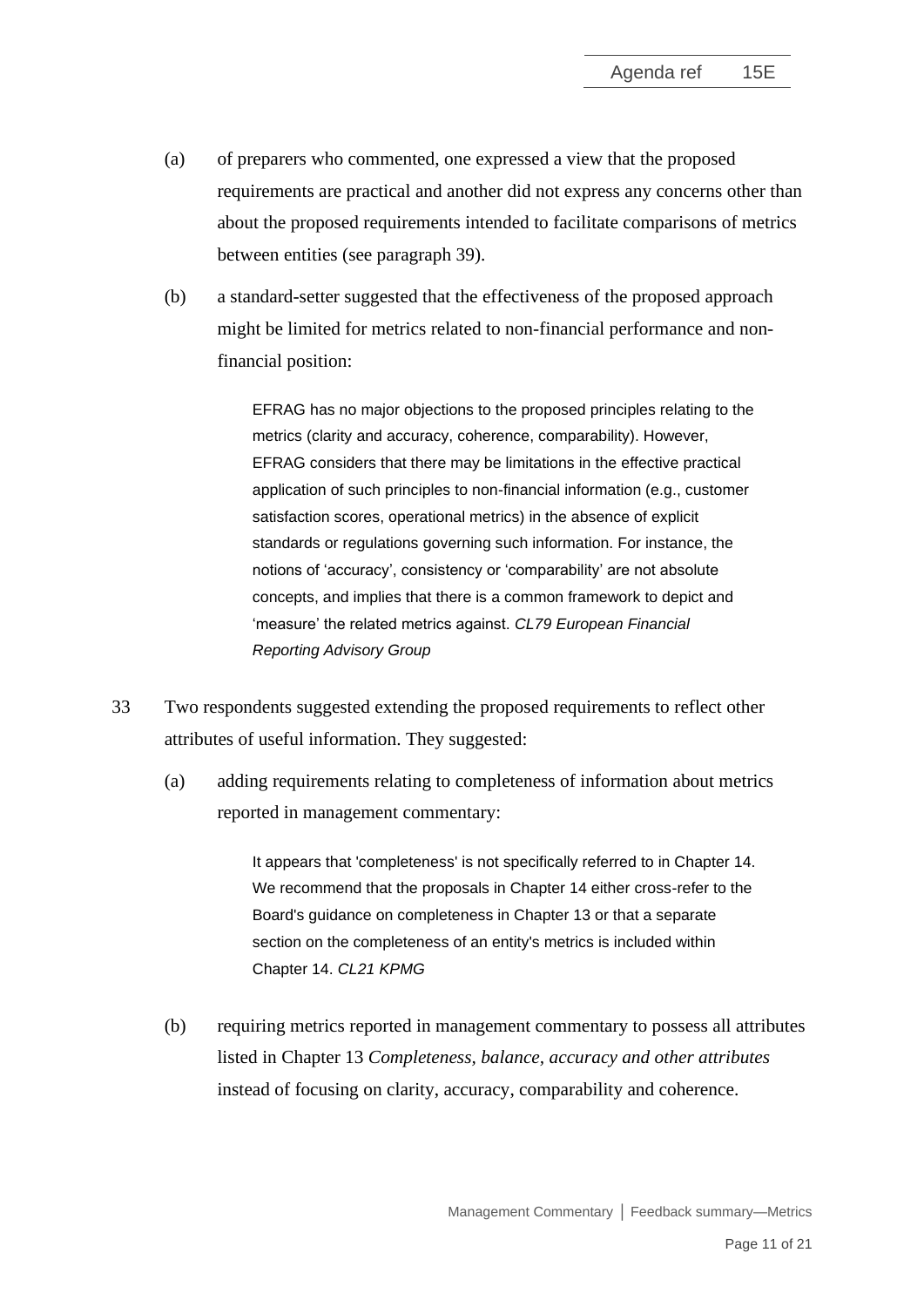### *Requirements related to comparability*

*Proposals in the Exposure Draft (paragraphs 14.7–14.10)*

- 34 The Exposure Draft proposed requirements intended to help investors compare:
	- (a) the amounts reported for the current reporting period with amounts for previous reporting periods; and
	- (b) an amount for a metric included in management commentary with amounts reported by other entities.
- 35 To help investors make comparisons between entities, the Exposure Draft proposed that:
	- (a) if management is aware of differences between the method the entity uses to calculate the metric or the name management uses to label the metric and a method or name commonly used by other entities with similar activities or operating in the same industry, management commentary should describe those differences; and
	- (b) if management has drawn the metrics from requirements or guidelines published by another body, management commentary should name those requirements or guidelines and identify and explain any differences between the metric included in the management commentary and the metric defined in those requirements or guidelines.

#### *Feedback*

- <span id="page-11-0"></span>36 Many investors emphasised that that the usefulness of entity-specific metrics is further enhanced if the metrics are comparable both between periods for the same entity and between similar entities.
- 37 To further facilitate comparisons of metrics between periods for the same entity, a few respondents, including a regulator and some investors, suggested adding a requirement to restate comparative amounts when an entity changes the method or assumptions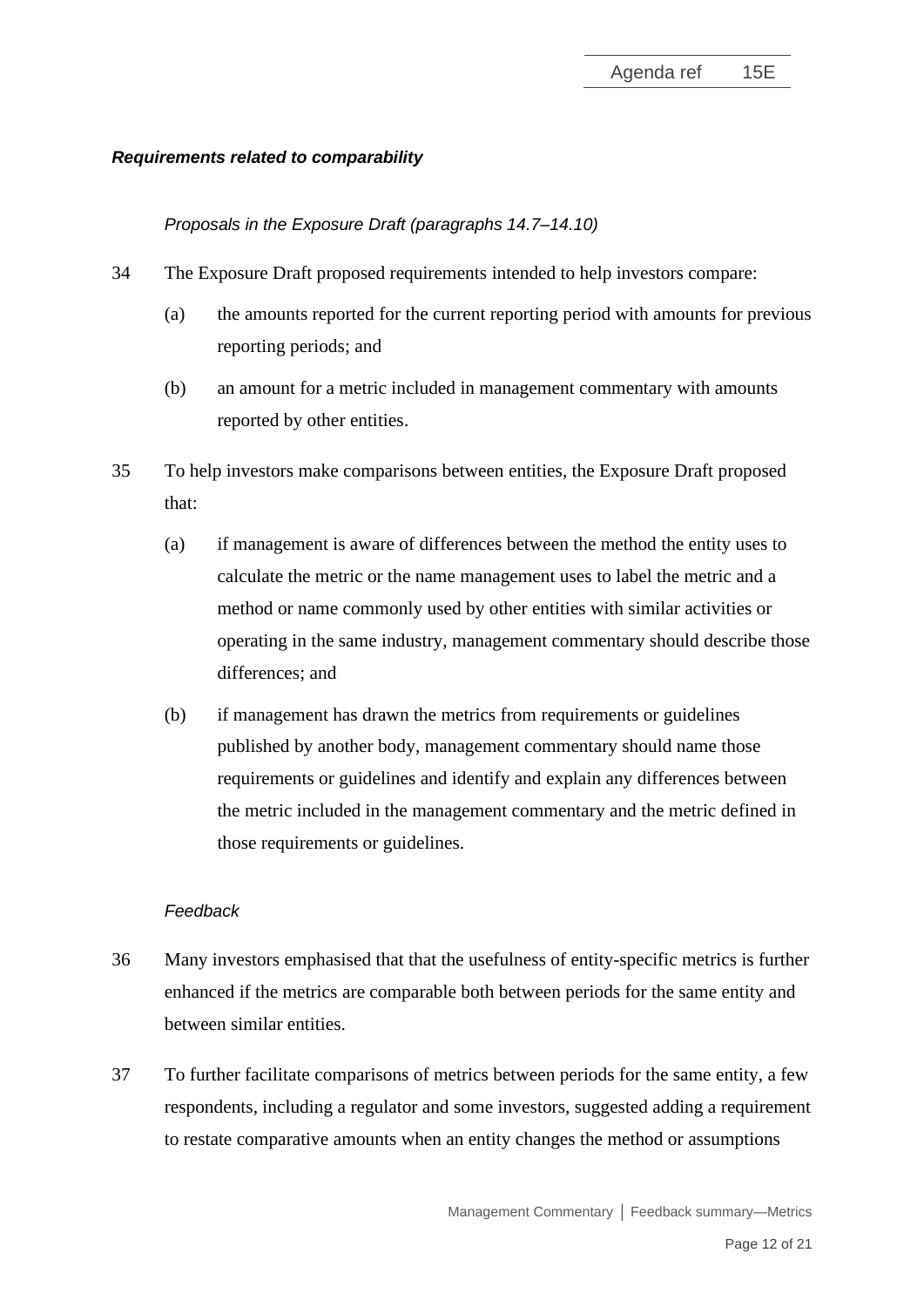used to calculate a metric unless the restatement would require undue cost or effort. The regulator also suggested supplementing the proposed requirement to explain the reasons for including new metrics or omitting previously reported metrics with a requirement to explain why the omitted metric no longer provides material information.

- 38 To further facilitate comparisons of metrics between entities, a few investors suggested that entities should consider metrics published in analyst reports covering the entity's industry and engage in an active dialogue with investors.
- <span id="page-12-0"></span>39 However, a few other respondents, mainly standard-setters, disagreed with the proposed requirements intended to facilitate comparisons between entities set out in paragraph [36](#page-11-0) and suggested removing them. These respondents considered the proposed requirements to require 'benchmarking' and argued that such requirements would:
	- (a) contradict providing management's perspective in management commentary.
	- (b) be costly for preparers to implement:

Particularly, from the operational perspective it would be specifically burdensome for reporting entities if being forced to identify, explain, and even justify differences in calculation of metrics by other reporting entities. In addition, such a requirement is completely contradicting the management approach followed by the IASB for management commentary. As long the IASB itself does not identify and prescribe how a particular metric is to be calculated, reporting entities (and auditors) should not be burdened with the obligation to overcome a potential diversity in reporting practice. As a matter of principle, it is not the primarily task of reporting entities to identify which metrics are the right and proper ones from the market perspective at large. And the mere existence of entity-specific metrics in the market (and even within one industry) is a natural and acceptable outcome of the management approach which we continue to fully support for the management commentary project. *CL11 German Insurance Association*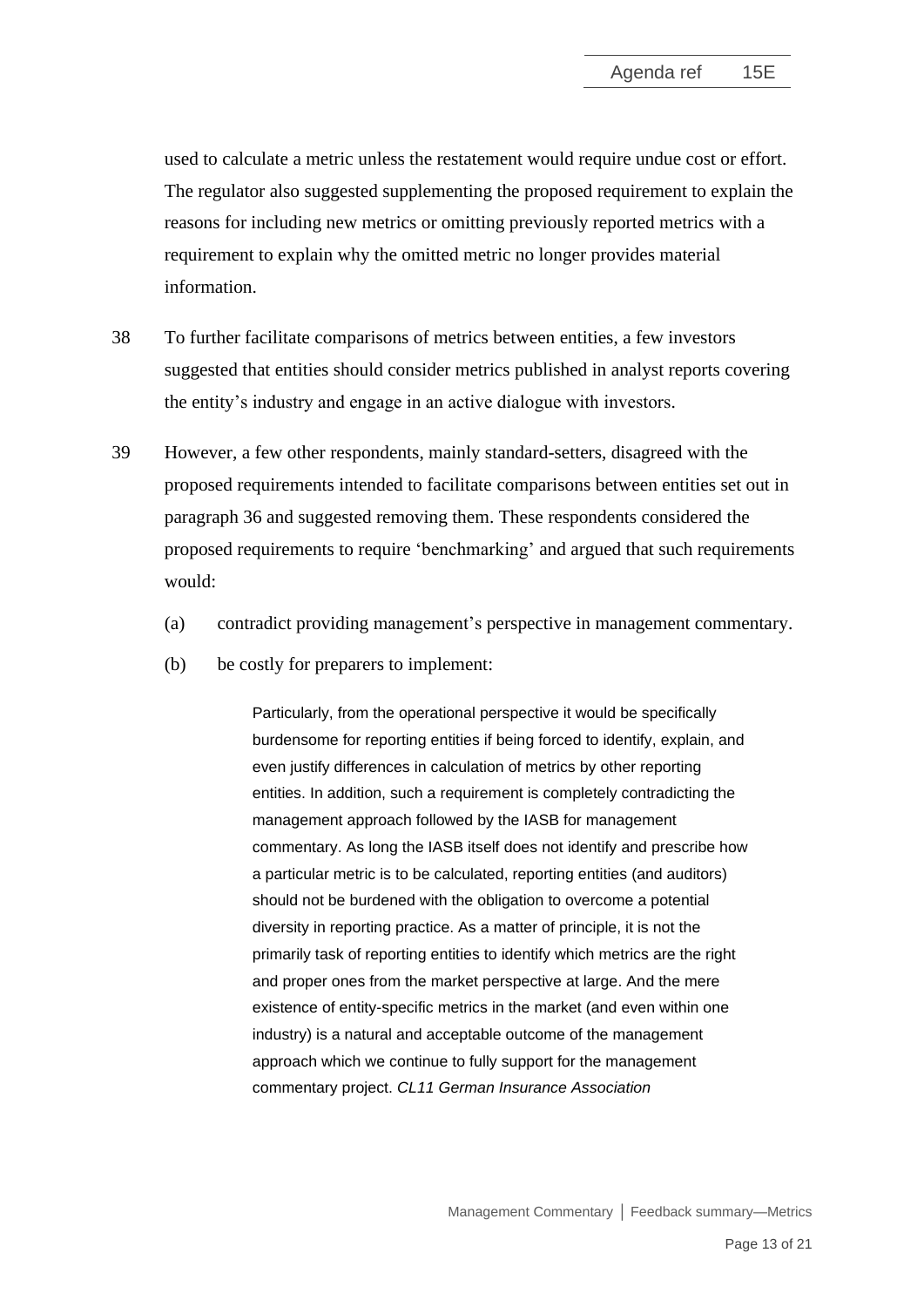- (c) require a high degree of judgement, in particular when interpreting the notion of 'commonly used name or method'. They argued that the proposals assume that there is a consistent reporting practice while, in their view, absent a broadly accepted standard in a particular industry some metrics labelled in the same way may be calculated differently.
- (d) make it challenging for assurance providers to evaluate the completeness of the information provided in respect of metrics used by other entities.
- <span id="page-13-1"></span>40 Furthermore, two of those respondents who suggested removing the proposals that they considered to require benchmarking asked the IASB to reframe the requirements on metrics so that they describe management's perspective as the main principle in selecting metrics for inclusion in management commentary (see paragraph [24\(](#page-6-0)b)).

### *Suggestions for expanding requirements and guidance on reporting metrics*

- <span id="page-13-0"></span>41 Some respondents made suggestions for expanding requirements and guidance on reporting metrics proposed in the Exposure Draft. Their suggestions included:
	- (a) requiring management commentary to provide sufficient information to help investors understand how each metric has been determined and how it is used by management:

We believe that it is important that sufficient information is provided to understand how each metric (including entity-specific metrics) has been determined and is used by management - i.e. IFRS/GAAP for financial metrics; Sustainability Accounting Standards Board (SASB)/World Economic Forum (WEF)/TCFD/Greenhouse Gas (GHG) Protocol, etc. for common ESG metrics. *CL21 KPMG*

(b) providing more guidance on reporting metrics related to non-financial performance and non-financial position, for example, on reporting metrics related to ESG matters, intangible resources and relationships and the entity's long-term prospects. A respondent suggested leveraging the developments from other bodies addressing reporting on ESG matters, such as the Value

Management Commentary **│** Feedback summary—Metrics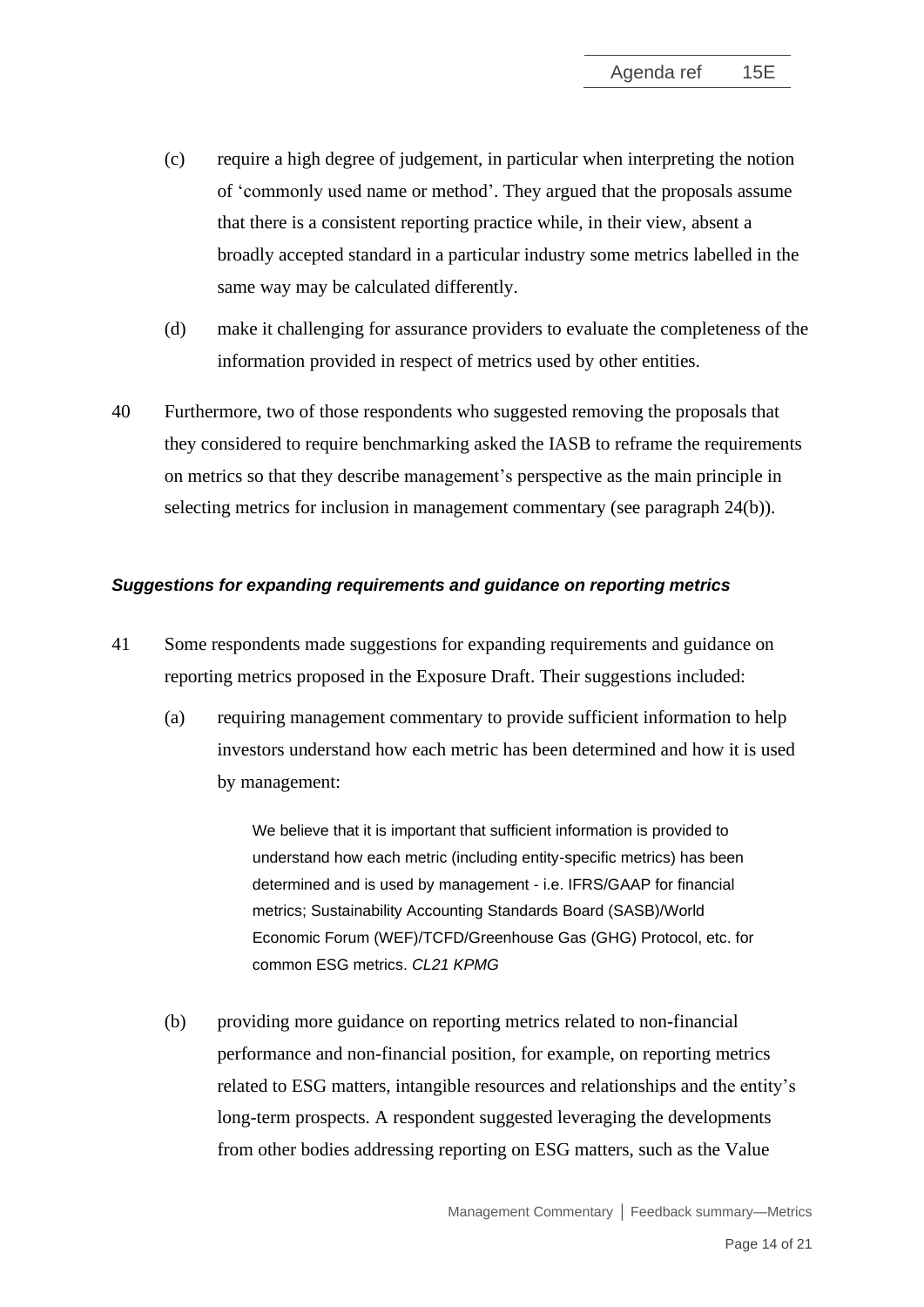Reporting Foundation or the Global Reporting Initiative, in further developing requirements for reporting such metrics in management commentary. They stated that building on developments from other bodies could make metrics in management commentary more auditable.

- (c) providing guidance on quantification of impacts of the entity's activities in monetary or other terms.
- (d) providing guidance on how to evaluate and describe in management commentary the quality of the reported metrics and of the data used to calculate them.

# **Requirements that apply to particular metrics**

### *Metrics based on adjusted financial statements measures*

### *Proposals in the Exposure Draft (paragraph 14.6)*

- <span id="page-14-0"></span>42 The Exposure Draft included specific proposals related to clarity and accuracy of metrics based on adjusted financial statements measures. The proposed requirements included:
	- (a) labelling the metric using a name that is not misleading;
	- (b) reconciling the amount reported for the metric to the most directly comparable amount presented or disclosed in the financial statements; and
	- (c) presenting the metric no more prominently than the measure to which it is reconciled.

### *Feedback*

43 Many investors stated that metrics based on adjusted financial statements measures reported in management commentary are often not well explained or even misleading. All investors commenting supported the proposed requirements in the Exposure Draft relating to such metrics. Additionally, they highlighted the importance of such metrics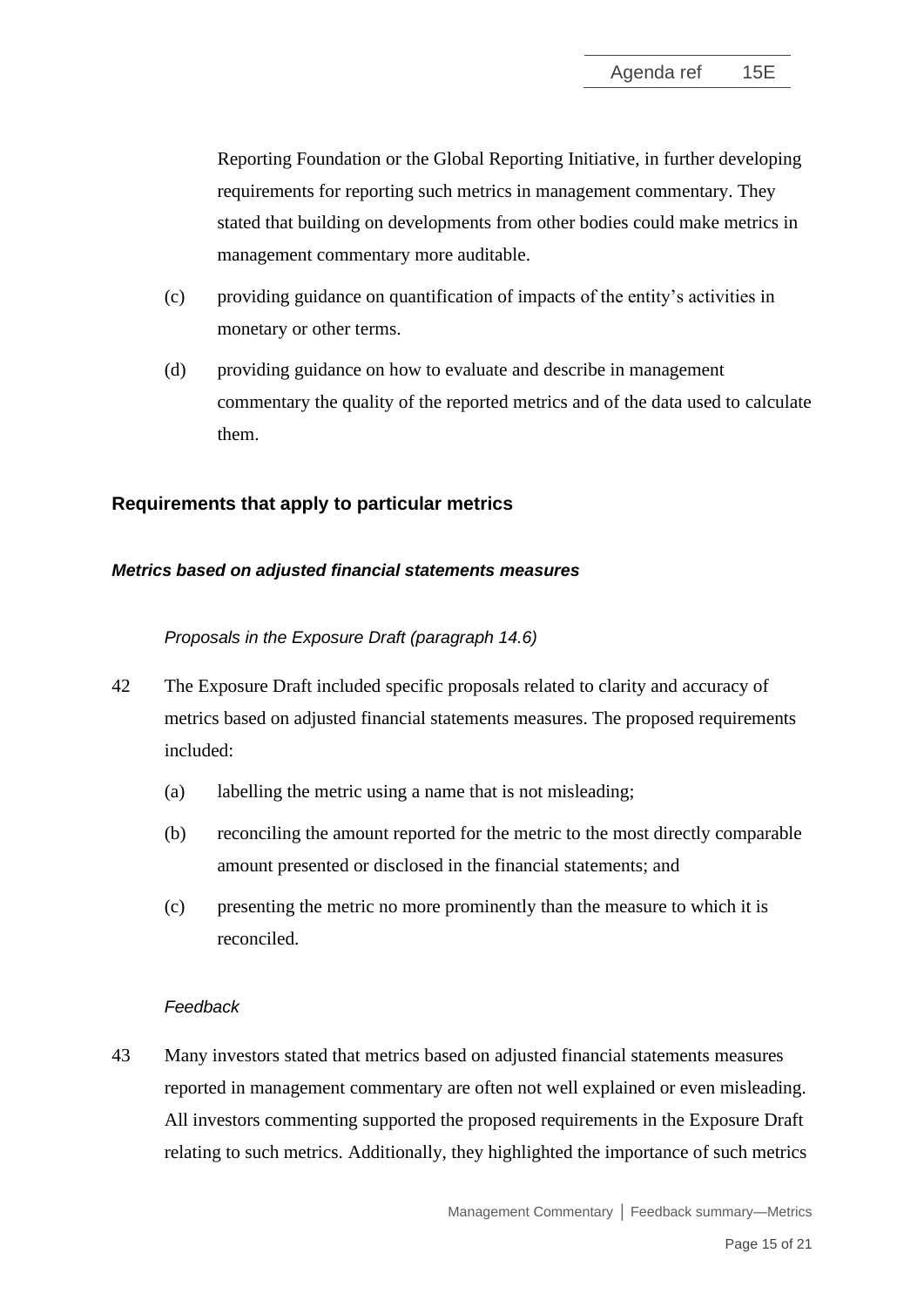being calculated on a consistent basis between entities and over time and suggested that entities should be required to provide reasons for why such adjusted metrics were chosen.

- 44 A regulator suggested requiring management commentary to state whether a metric based on adjusted financial statements measure was subject to external assurance.
- 45 A few respondents commented on the interaction between the proposed requirements on metrics based on adjusted financial statements measures in the Exposure Draft and the proposals for management performance measures in the Primary Financial Statements project:
	- (a) a standard-setter pointed out that the proposed requirements to label clearly, explain and reconcile such metrics and not to present them more prominently than the measures to which they are reconciled are generally consistent with the proposals on management performance measures in the Primary Financial Statements project;
	- (b) a few respondents asked the IASB to clarify the interaction between the proposed requirements in the two projects and the expectations for disclosures in management commentary for preparers who disclose management performance measures in the financial statements; and
	- (c) a few respondents urged the IASB to ensure that the requirements in the revised Practice Statement relating to metrics based on adjusted financial statements measures are consistent with the requirements for management performance measures being refined in the Primary Financial Statements project.
- 46 Finally, one respondent pointed out that the requirements proposed in the Exposure Draft cover metrics that may fall under local requirements for alternative performance measures (APMs). The respondent asked the IASB to clarify how preparers should address any conflicts between those requirements.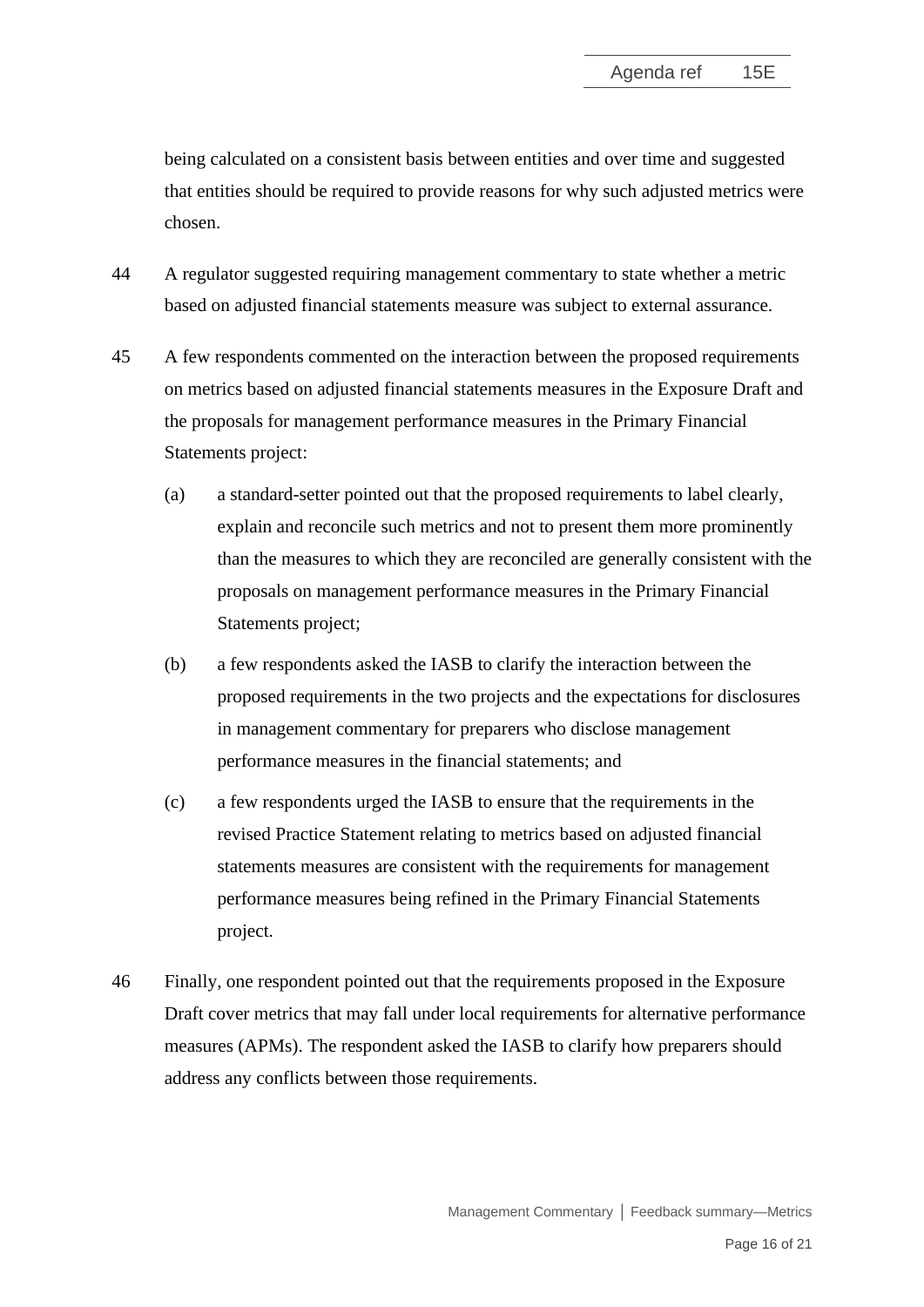## *Metrics that play a role in determining management compensation*

#### *Proposals in the Exposure Draft (paragraphs 14.12–14.13)*

- <span id="page-16-0"></span>47 For metrics that play a role in determining management compensation, the Exposure Draft proposed that:
	- (a) these metrics are likely to be material; and
	- (b) if management commentary includes a metric that is similar to, but not the same as, a measure that plays a role in determining management compensation, it shall explain how the metric and that other measure relate to each other.

#### *Feedback*

48 Some investors explicitly supported the proposed requirements for metrics that play a role in determining management compensation and highlighted the importance of information about such metrics. For example, compensating management of a bank only on asset growth rather than on a risk-adjusted basis could indicate to investors that management is pursuing an overly aggressive growth strategy. In addition, investors commenting suggested that management commentary should give greater prominence to such metrics, including an explanation of why these metrics were chosen and how they relate to creating value for the entity and for its investors.

### *Forecasts and targets*

### *Proposals in the Exposure Draft (paragraphs 14.14–14.17)*

- <span id="page-16-1"></span>49 The Exposure Draft did not require management commentary to include forecasts and targets unless forecasts or targets related to metrics included in management commentary have previously been published in any publicly available communication. However, the Exposure Draft proposed requirements for reporting forecasts and targets included in management commentary. Proposed requirements included:
	- (a) identifying the metric to which the forecast or target relates;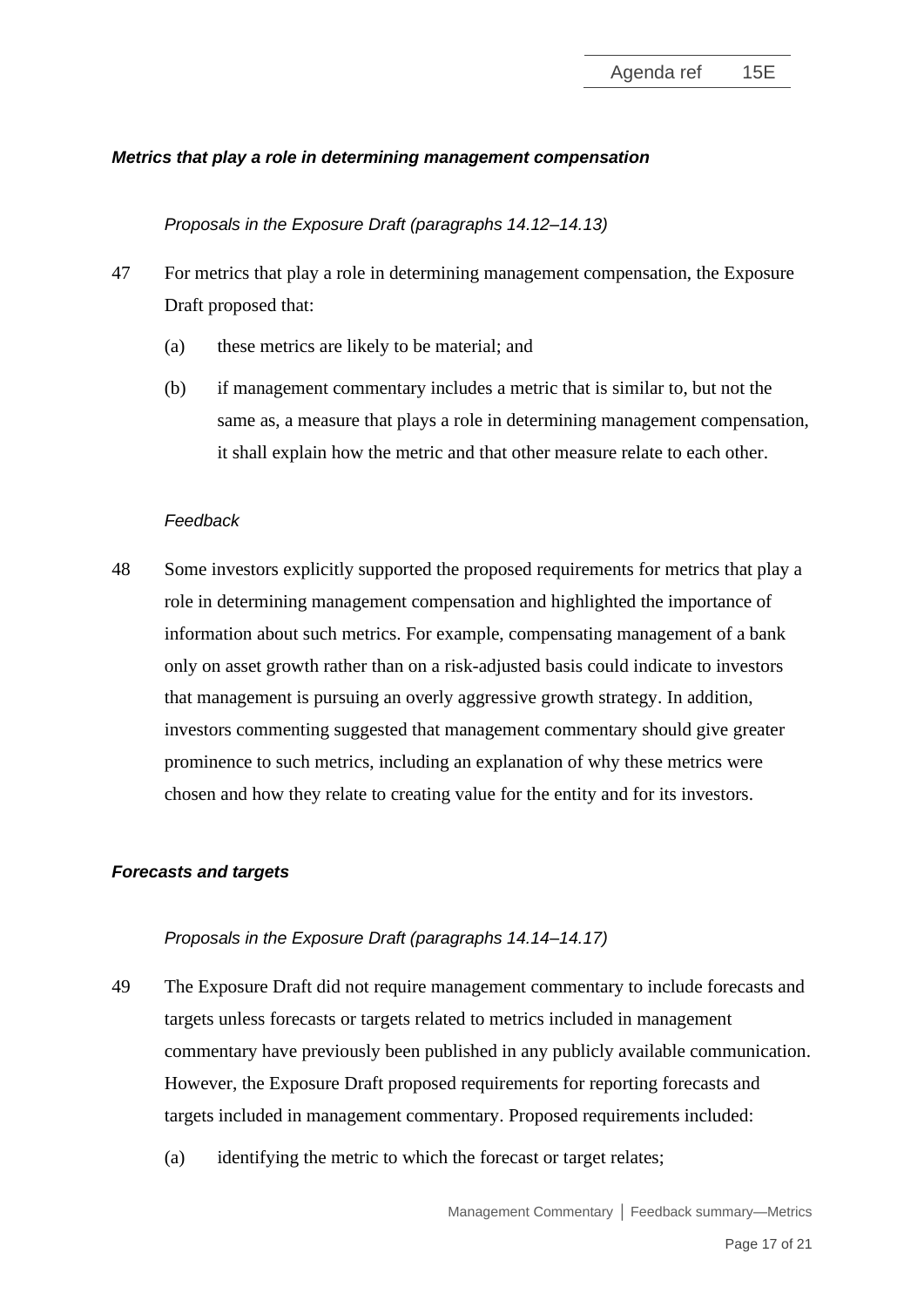- (b) explaining the method used to calculate the forecast or target amount for the metric and the inputs into the calculation;
- (c) providing information on how the current period amount for a metric of the entity's financial or non-financial performance or position compares with the previously published forecast or target; and
- (d) explaining how to access previously published forecasts and targets for periods that extend beyond the reporting period, and whether those forecasts or targets have been updated since the publication date.

#### *Feedback*

- 50 Some respondents commented on the requirements for reporting forecasts and targets proposed in the Exposure Draft. Most of them broadly supported those proposals.
- 51 A few respondents explicitly supported the proposal not to require inclusion of forecasts and targets in management commentary. They pointed out that a requirement to provide forecasts or targets:
	- (a) could be difficult to implement in hyper-inflationary economies; and
	- (b) would be unsuitable in jurisdictions that have no legal provisions protecting management from potential personal liability risk related to making forwardlooking statements.
- 52 A few respondents suggested that because forecasts and targets provide useful information to investors, the IASB should consider:
	- (a) providing additional guidance to encourage entities to publish forecasts and targets.
	- (b) requiring forecasts and targets to be included in management commentary unless the level of uncertainty associated with those forecasts and targets is very high: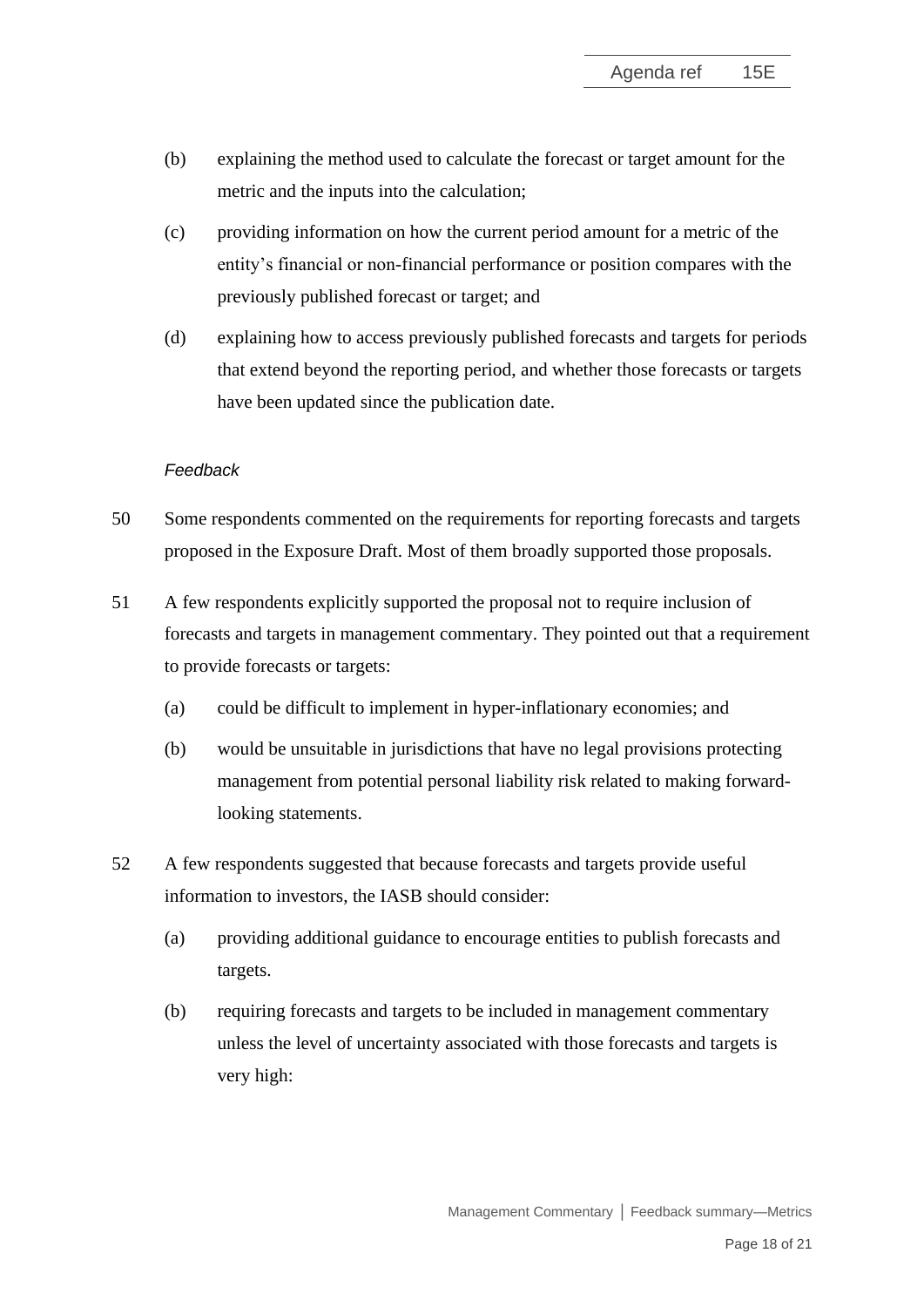The Exposure Draft does not require management commentary to include forecasts or targets. Even though we understand this approach, we would prefer to state it differently. Forecasts of next period's revenue, operational profit and cash and cash equivalents should be provided unless no reliable figures can be estimated. In that case, the entity should explain why it is impossible to provide reliable estimates. *CL29 European Records of IFRS Consolidated Accounts Working Group*

- 53 A few respondents made specific suggestions for additional requirements and guidance on reporting forecasts and targets, including:
	- (a) requiring that forecasts and targets included in management commentary are presented in a way that makes it clear that such information is hypothetical and does not constitute a promise of future performance.
	- (b) requiring information that explains long-term targets:

We also believe that if the entity has targets set - e.g. for a target to achieve net zero emissions by 2030 - there should be an explanation of the plan to achieve each target over time and the target's trends as well as its performance to date. *CL21 KPMG*

- (c) requiring entities to explain whether the basis for calculating the forecast or target amount for a metric included in the entity's financial statements is consistent with the accounting policy applied by the entity to calculate the current-period amount for that metric.
- (d) providing more guidance on reporting forecasts and targets related to metrics that are not easily quantifiable.
- 54 A respondent recommended reconsidering the broad reference to 'any publicly available communication' and limiting the scope of the proposed requirements to forecasts and targets provided in management commentary or the related financial statements (see paragraph [49\)](#page-16-1).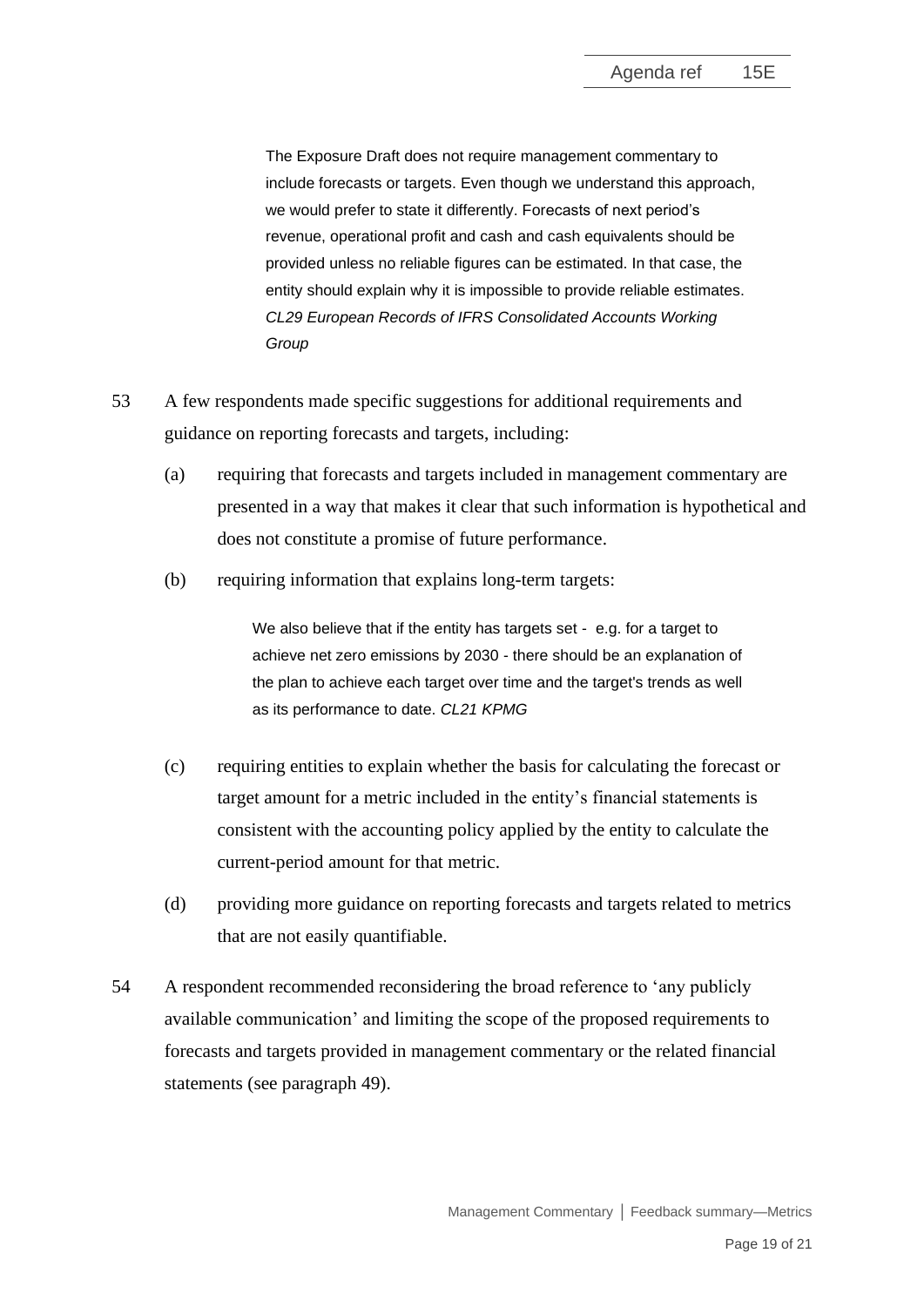- <span id="page-19-0"></span>55 A few respondents asked for clarifications of the proposed requirements relating to previously published forecasts and targets. Specifically:
	- (a) a respondent was not clear whether, and if so how, the requirements for comparing the current period amount with the previously published forecast or target amount differ for forecasts and targets included in a previous period's management commentary and for forecasts and targets included in other publicly available communication.
	- (b) a respondent suggested limiting the requirement to compare the current period amount for a metric with a forecast or target amount 'previously published' by the entity to those forecasts and targets 'published in the preceding reporting period'.
	- (c) a respondent questioned whether the proposed requirements relating to previously published forecasts and targets for periods extending beyond the reporting period are needed. In their view, entities regularly provide public updates of previously published forecasts and targets, so sufficient information about them would be provided following the IASB's other proposed requirements for forecasts and targets.

# **Terminology**

- <span id="page-19-1"></span>56 A few respondents made comments on the terminology used in the proposals for reporting metrics, including:
	- (a) clarifying the terminology used in the chapter on metrics, including the difference between the terms 'metric', 'measure' and 'indicator':

We checked the Practice Statement for a formal distinction between the terms *'measure'* and *'indicator'* to no avail, then tested a few theories of our own (e.g. direct measurement vs calculation/ extrapolation, quantitative versus qualitative, financial versus non-financial, cumulative versus point in time). To simplify matters for preparers of management commentary, we suggest the Practice Statement either maintain the term